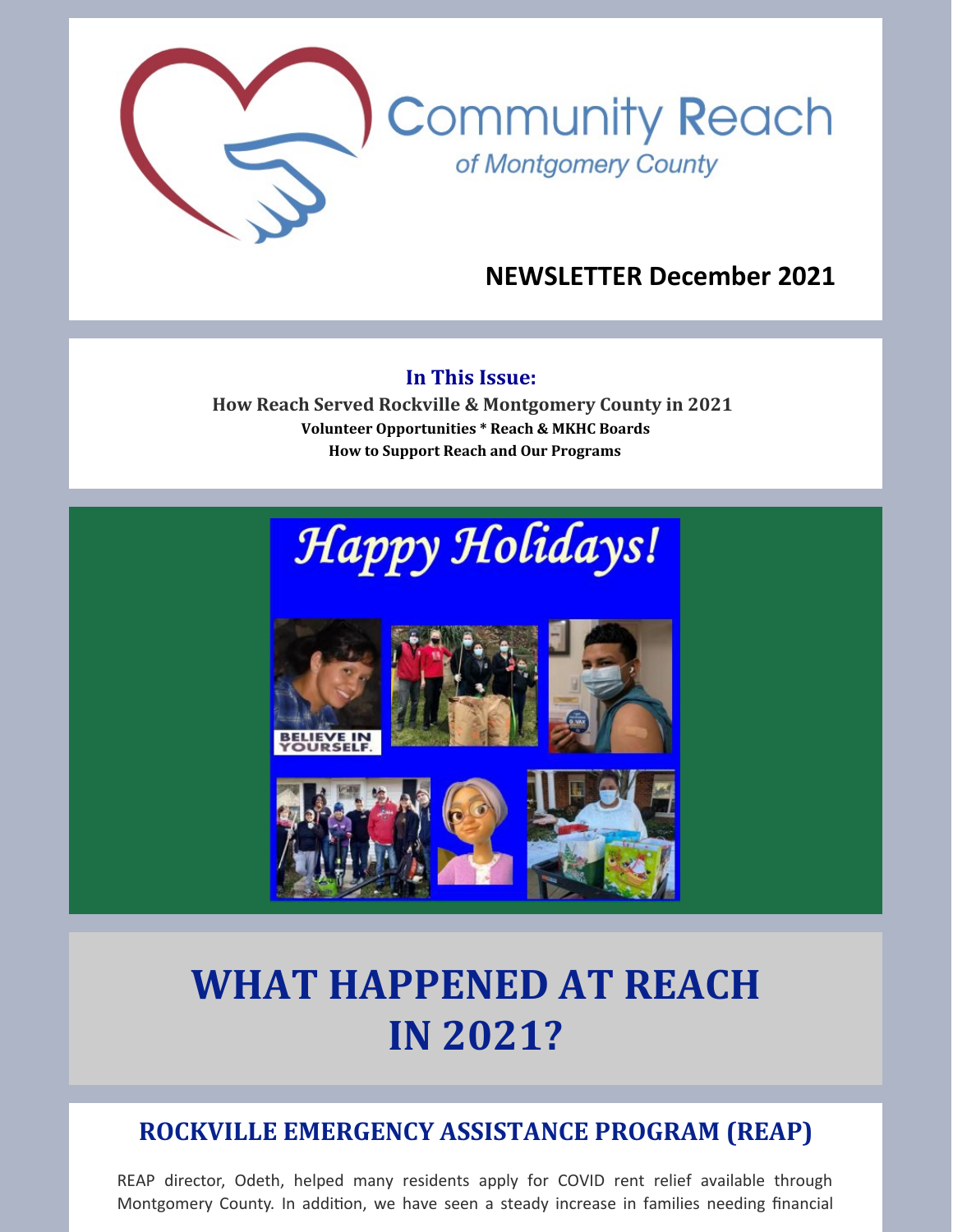assistance in both eviction and foreclosure prevention. The overall effect is REAP has given about \$20,000 more in assistance during our 2021 year than was disbursed in FY20. REAP still receives many calls from families who are new to asking for help; the sharp increase in the cost of groceries and gas has blown families' monthly budgets. Requests for referrals for food assistance remains high.

Good news – a Healthcare Initiative Foundation (HIF) grant provided funds for REAP to help families outside the Greater Rockville area. Odeth was also one of three panelists for "A New Way Forward – Finding the Silver Lining in Our Pandemic Response." This conversation with HIF and the Greater Washington Community Foundation examined how the pandemic is getting us to re-think how we help families build financial stability.

#### **SENIOR REACH PROGRAM**



Senior Reach welcomed back many clients to regular weekly homecare services as they received vaccinations and became comfortable with helpers in their homes. Many volunteer groups stepped up this fall to rake clients' yards.

All residents in an old Rockville apartment house for seniors are moving to a brand new building a few blocks away so Senior Reach Program Manager, Will, is helping to connect volunteers with clients who want some individualassistance with sorting items to take with them, or to pack their most precious belongings. One of those client/volunteer teams has connected on a very personal level. Mrs. W. and volunteer Laura have become

friends as well as work partners as they organize for the move. "(Laura) is not just a willing volunteer, she is a LIFECHANGER, " Mrs. W told us. Even Mrs. W's faithful cat companion looks forward to Laura's visits.

#### **HOUSING PROGRAM**

The residents of Rockland House and Jefferson House, began to feel more comfortable getting out after vaccines became available this spring. The two residents who moved in to Rockland House during the pandemic last year have settled in, and are much more comfortable having their own rooms and small number of roommates, especially while COVID concerns continue.

The most important news in Housing - Ann Hamlin joined Reach as our Housing Program Manager in July! She is developing relationships with the residents, reminding and helping them follow program rules, and taking an active part in encouraging each individual to work toward selfsufficiency with the goal of more financial security or eventually moving to a place of their own.

## **LANGUAGE OUTREACH PROGRAM (LOP)**

All classes were held virtually in the winter, spring and summer. Although we offered one in-person class for the fall, all but one student chose the virtual options. The upcoming short winter term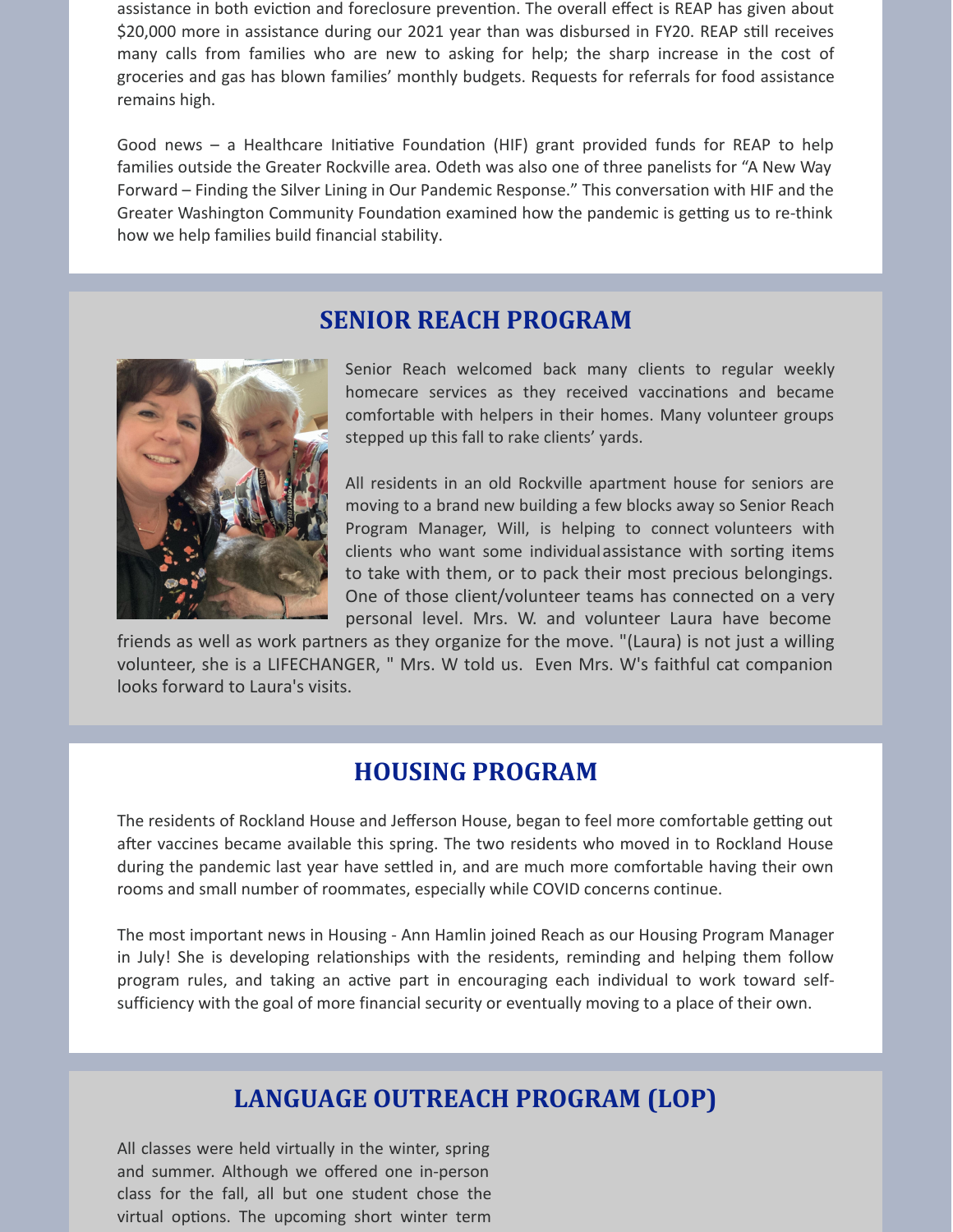that begins January 3rd, will remain virtual. Cecilia, LOP Director, hopes this spring we will be able to have a mix of in-person and virtual classes, especially to provide in-person homework help to the children, now that all children over 5 years old are eligible for vaccines. We have determined every plan for a return to something like normal requires a backup, distancing plan. All in-person plans are subject to change.



Adult students are still thriving online; children are receiving online one-on-one assistance as well. A benefit of virtual classes – many Intermediate and Advanced ESOL students assigned a presentation at the end of the semester used PowerPoint for their visuals. Learning/increasing computer skills along with more English fluency!

# **MANSFIELD KASEMAN HEALTH CLINIC (MKHC)**



MKHC added vaccinations to our menu of services this year. Since April, anyone who qualifies for a vaccine (whether or not they are a Kaseman patient) can get one at MKHC. Most Saturdays from 10 am to 2 pm, all three vaccine options, boosters, and vaccines for children 5-11 years old are available. COVID testing is also offered on Saturdays. Although many more patients have returned to in-person visits, telehealth appointments continue to be available. The Clinic will not offer testing or vaccines on Saturday, December 25th or Saturday,

January 1st so staff and volunteers can spend holidays with their families and friends.

Our annual fall fundraiser was presented online at the end of October, as there were still too many questions about health and safety to hold an indoor, in-person affair. This year's event highlighted the trust we share with both our patients and our health partner organizations. Attendees participated and seemed to enjoy the evening, so much so we are considering keeping the Clinic fall event as a virtual evening.

## **COMMUNITY REACH OF MONTGOMERY COUNTY**

All of us have gone through the mental ups-and-downs of COVID. Some Reach staff work from the office almost every day, others are still working mostly from their homes. All staff are vaccinated. We continue to keep upto-date on COVID safety protocols and the ever-changing situation, and sharing that information with all our constituents. Our gala was virtual for the second year, highlighting the increase in requests for our services since the pandemic ruptured job security, and took away breadwinners in families in our community.



In 2021, we welcomed some new board members who offer additional skills and connections to new people in our community. Although there are still fewer volunteer opportunities than before COVID, many came to serve our Holiday Giving clients for Thanksgiving and December holidays. We were able to increase substantially the number of families we served for Thanksgiving (our list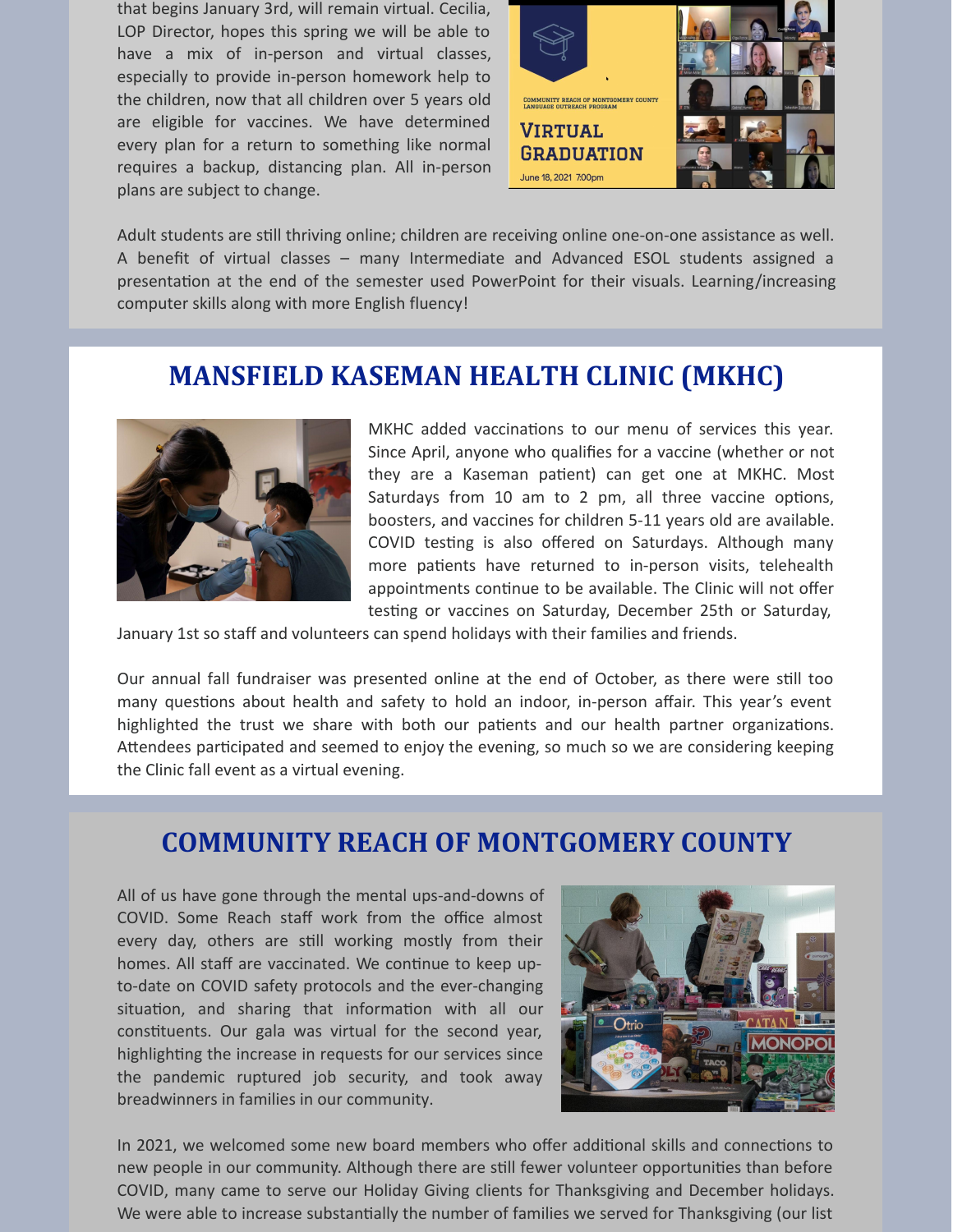contained 100+ more families than previous years) and December (an increase of more than 40 families over 2020, when we had already increased our list by about 60 families. Families are truly thankful to receive help for these holiday celebrations. One recipient called right after getting home with toys for her children and a basket of holiday food to once again express her gratitude to Reach and those who donated.

We continue to see that more of our neighbors have become the most vulnerable. Even more look to Reach so they can remain in their homes, have quality healthcare, live safely as they age, learn English so they qualify for higher paying jobs, or have a safe place to live as they rebuild their independence. Thank you for helping us to provide these services, as well as hope to Montgomery County residents.

### **SPOTLIGHT ON VOLUNTEER OPPORTUNITIES**

**JOIN A REACH COMMITTEE** - Development, Finance, Faith Advisory, and Governance currently all meet online as standing committees. Help determine the success of Reach through your service. Short term committees also need new members.

**WRITER/EDITOR/INVESTIGATOR** to help build out our procedures manual for a few departments and programs that are not yet completed. Interview staff to determine how tasks are accomplished and who is responsible for what. Help them explain their work in layman's terms and then put it in writing for them.

**CLIENT INTAKE COORDINATORS** for Rockville Emergency Assistance Program (REAP). Are you a compassionate, detail-oriented person with a desire to help those in need? Work a four-hour shift weekly during business hours (ideally from 9am-1pm or 1pm-5pm) to help us assist Rockville residents facing eviction; provide County residents with referrals for low-cost dental and other services; and much more. Training is provided.

**INTERPRETERS** at the Kaseman Health Clinic are needed for four-hour shifts once each week between the hours of 9am and 5pm. Openings currently on Monday afternoon, Wednesday afternoon, Thursday and Friday. Help us ensure that our providers and patients can communicate clearly. Confidentiality is required.

#### **DONATIONS REQUESTED:**

**For Kaseman Health Clinic & Housing Program:** C-Fold Paper Towels, Paper Towels, Hand Sanitizer, Antibacterial Hand Soap, Trash Bags, Disinfecting Wipes, Scouring Powder, Window Cleaner, Facial Tissue, Bleach, Disinfectant Spray, Dishwashing Liquid



**For more information about these opportunities and others, please visit our [Volunteer](https://www.cmrocks.org/copy-of-volunteer) Page or contact Andrea [Kempner-Wink](mailto:andreakwink@cmrocks.org) at 301-637-0172.**

#### **Community Reach of Montgomery County Board of Directors**

Board Chair Paul Love, Vice Chair Judy Ackerman, Treasurer Lihua Zhang George Ashton, Rae Pearl Canizares, Lou Kallas, Suzanne Rotbert, Jim Skinner, and Nancy Sushinsky Ex-Officio President and Executive Director Agnes Saenz